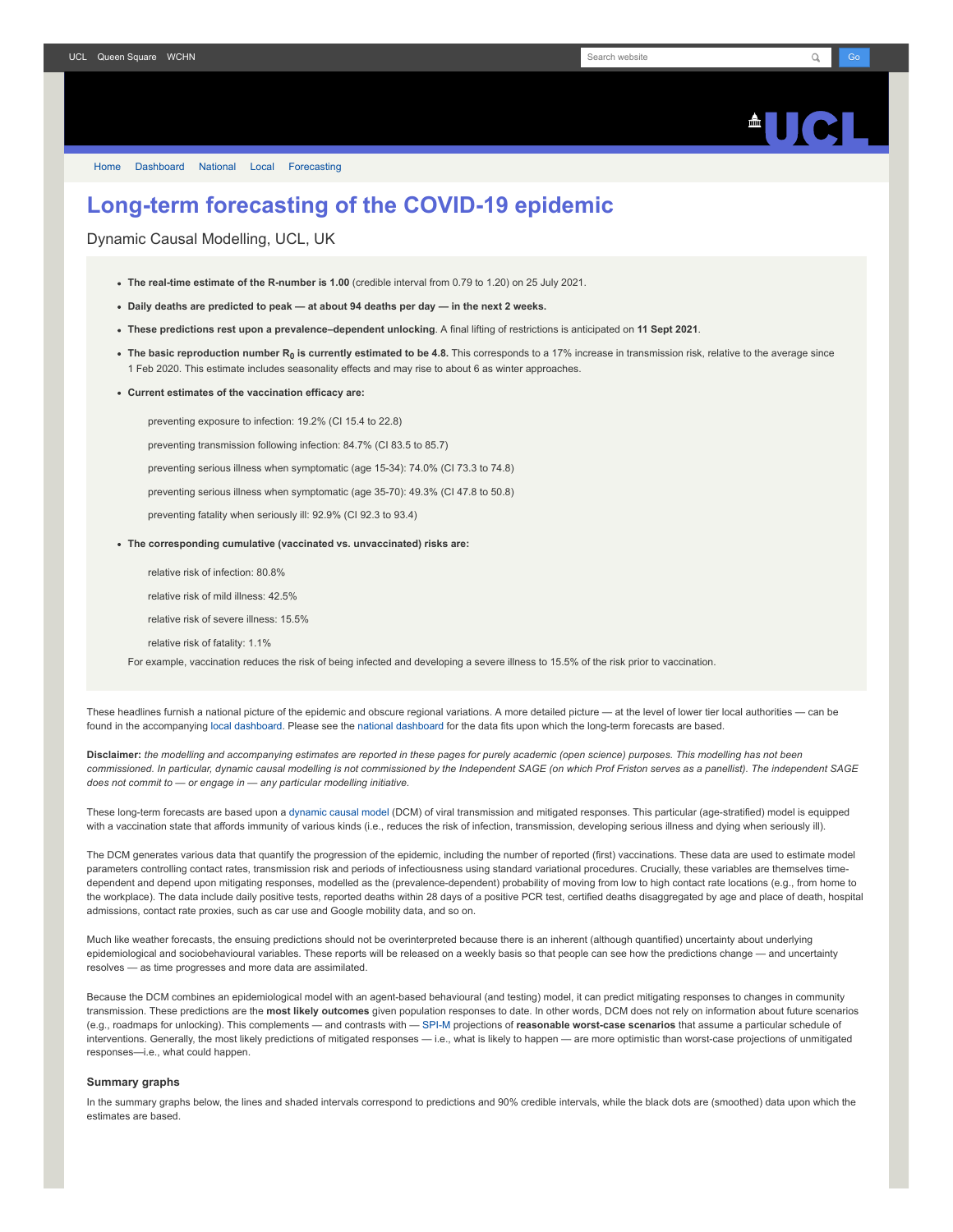

**Prevalence and reproduction ratio:** this panel provides a forecast of (i) the **prevalence of infection** and (ii) the reproduction ratio or **R-number** (blue and orange lines, respectively) with their accompanying confidence intervals (shaded areas). These forecasts are based upon parameters estimated from data up until the reporting date (the vertical line). The data include [GOV.UK estimates](https://www.gov.uk/guidance/the-r-number-in-the-uk#latest-r-and-growth-rate) of the R-number, which are shown for comparison with the DCM estimates. The **basic reproduction ratio** (R0 – yellow line) can be read as the R-number in the absence of any mitigating reductions in contact rates (under the simplifying assumption that the mean period of infectivity is constant). This reflects fluctuations in transmission risk due to seasonality effects and viral mutations. The 'alpha' and 'delta' indicate when the alpha and delta variants were introduced to the UK.

[The DCM estimate of the R-number is based upon a g](https://www.gov.uk/guidance/the-r-number-in-the-uk#contents)[enerative mode](https://en.wikipedia.org/wiki/Generative_model)[l \(i.e., a real-time estimate using data assimilation\). The corresponding consensus estimates from the](https://www.gov.uk/guidance/the-r-number-in-the-uk#contents) SPI-M and [UKHSA](https://www.gov.uk/government/news/uk-health-security-agency-to-take-on-the-modelling-of-the-r-value-and-growth-rate) are based upon retrospective (e.g., Bayesian regression) analysis of recent data and are therefore treated as a lagged estimator. The black dots correspond to the GOV.UK estimates moved backwards in time by 16 days from their date of reporting.

**Attack rate and immunity:** this panel shows long-term forecasts of attack rate, population or herd immunity and the percentage of people who have seroconverted following vaccination (in blue, red and purple, respectively). In addition, an estimate of the effective immunity threshold is provided under simplifying (SIR) assumptions (yellow line). These simplifying assumptions ignore heterogeneity in susceptibility or vaccine uptake and fluctuating contact rates (e.g., superspreader events).

The attack rate corresponds to the number of people who have been infected since the onset of the outbreak (blue line). This can be supplemented with a small proportion of the population that have pre-existing immunity (e.g., mucosal immunity or cross immunoreactivity with other SARS viruses), shown in red. The combination can be read as the herd or population immunity

The effective immunity threshold is based upon the effective reproduction ratio under pre-pandemic contact rates and the efficacy of vaccination in precluding transmission. The reproduction ratio corresponds to the product of the contact rate, transmission risk and mean infectious period. Note that the effective immunity threshold fluctuates. This [reflects the fact that transmission risk changes with time. In this model, transmission risk is modelled as a seasonal fluctuation multiplied by smooth \(increasing\) function of](https://www.medrxiv.org/content/10.1101/2021.01.10.21249520v1) time. A fluctuating transmission risk accommodates changes in transmissibility (e.g., due to viral evolution) that is contextualised by seasonal variations in transmission (e.g., due to changes in temperature, humidity, socialising outdoors and the propensity for aerosol transmission).

Based upon the changes in testing, death rate and other data, one can estimate the efficacy of vaccination at several points in the chain from infection to death. This DCM is equipped with two infection states: infected (i.e., exposed) versus infectious (i.e., contagious) and two clinical states: mildly symptomatic versus systemic illness. The efficacy of vaccination is modelled in terms of the relative risk of (i) becoming infected, (ii) becoming infectious after exposure to the virus (i.e., being able to transmit the virus), (iii) becoming seriously ill when mildly symptomatic, and (iv) dying when seriously ill. The relative risk of becoming infected subsumes contact rates and transmission risk. This means that being vaccinated can, in principle, increase contact rates (e.g., due to sociobehavioural changes), leading to a negative efficacy for preventing infection. These relative risks can be expressed in terms of conditional efficacies or composed to evaluate the overall risk of morbidity and mortality, relative to not being vaccinated.

**Daily deaths:** this panel shows fatality rates as assessed by patients who died within 28 days of positive PCR test and people who died from certified COVID-19. The former represents an underestimate of COVID-related mortality, where the degree of underestimation depends upon testing rates. The discrepancy is modelled by evaluating the probability of succumbing to COVID-19 and having had a positive PCR test within 28 days.

**Mobility and lockdown:** a long-term forecast of locking and unlocking, based upon car use as quantified by the Department of Transport and - in this graph - Google mobility data. These measures of mobility are expressed in terms of the percentage of pre-pandemic levels. The expected mobility has been thresholded at three levels to illustrate different levels of lockdown. The dates on the lower (graded pink) bar annotate a transition from a more restrictive level of mobility to a less restrictive level. Forecasts of